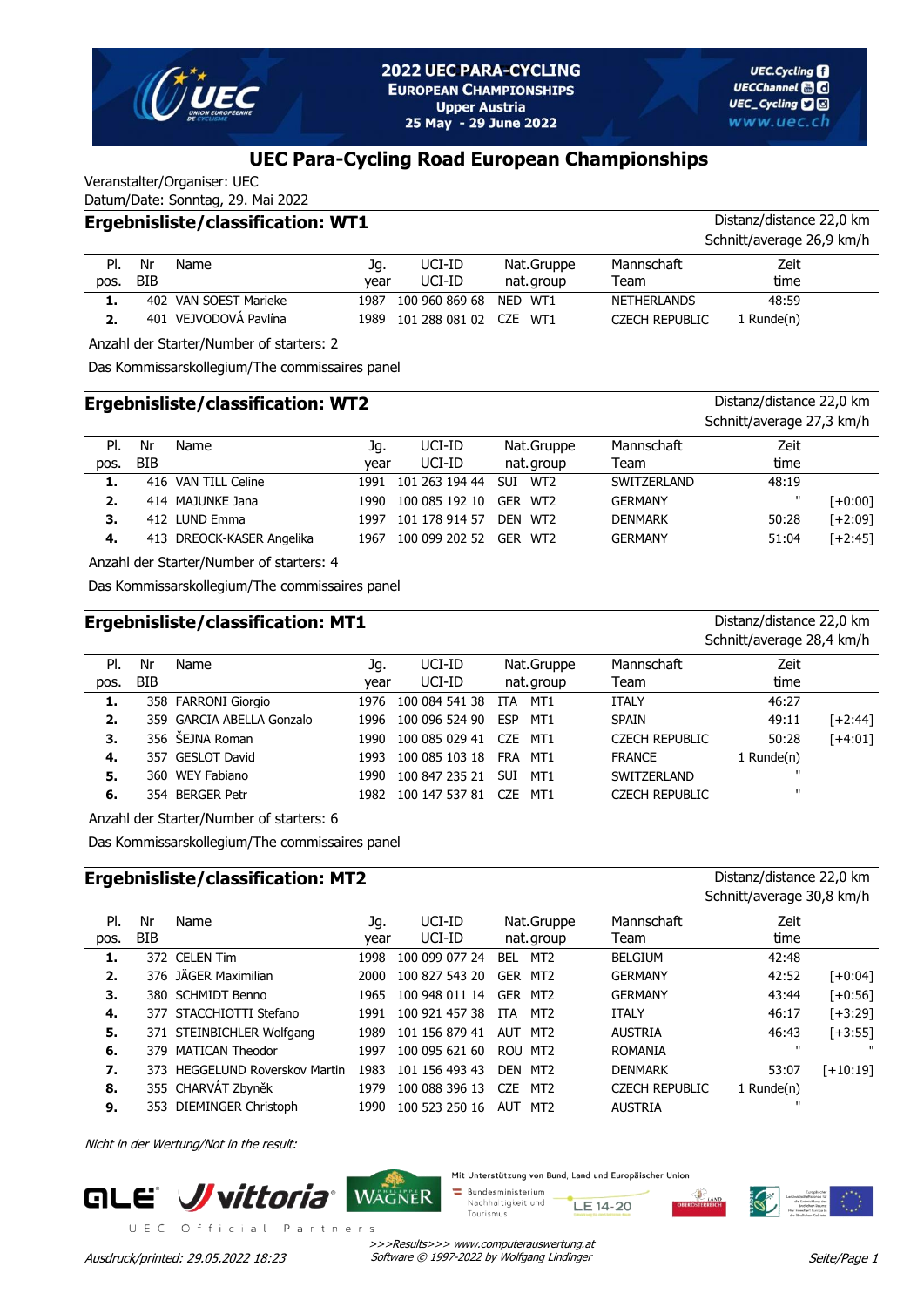374 DURST Hans-Peter 1958 100 085 159 74 GER MT2 GERMANY DNS

Anzahl der Starter/Number of starters: 9 Nicht am Start/Did not start: 1

Das Kommissarskollegium/The commissaires panel

| <b>Ergebnisliste/classification: WH1</b> |            | Distanz/distance 13,2 km |      |                             |            |              |                           |
|------------------------------------------|------------|--------------------------|------|-----------------------------|------------|--------------|---------------------------|
|                                          |            |                          |      |                             |            |              | Schnitt/average 12,5 km/h |
| PI.                                      | Nr         | Name                     | Jq.  | UCI-ID                      | Nat.Gruppe | Mannschaft   | Zeit                      |
| pos.                                     | <b>BIB</b> |                          | vear | UCI-ID                      | nat.group  | Team         | time                      |
|                                          |            | 451 CANIPARI Simona      |      | 1968 100 957 736 39 ITA WH1 |            | <b>ITALY</b> | 1:03:13                   |

Anzahl der Starter/Number of starters: 1

Das Kommissarskollegium/The commissaires panel

## **Ergebnisliste/classification: WH2** Distanz/distance 17,6 km

|      |            |                    |      |                |                        |            | Schnitt/average 20,7 km/h |
|------|------------|--------------------|------|----------------|------------------------|------------|---------------------------|
| PI.  | Nr         | Name               | Jq.  | UCI-ID         | Nat.Gruppe             | Mannschaft | Zeit                      |
| pos. | <b>BIB</b> |                    | vear | UCI-ID         | nat.group              | Team       | time                      |
|      |            | 461 AMADEO Roberta | 1970 | 100 131 531 80 | ITA<br>WH <sub>2</sub> | ITALY      | 51:04                     |

Anzahl der Starter/Number of starters: 1

Das Kommissarskollegium/The commissaires panel

## **Ergebnisliste/classification: WH3** Distanz/distance 22,0 km

|      |     |                                                                             |      |                |      |                 |                 | Schnitt/average 28,8 km/h |         |
|------|-----|-----------------------------------------------------------------------------|------|----------------|------|-----------------|-----------------|---------------------------|---------|
| PI.  | Nr  | Name                                                                        | Jg.  | UCI-ID         |      | Nat.Gruppe      | Mannschaft      | Zeit                      |         |
| pos. | BIB |                                                                             | year | UCI-ID         |      | nat.group       | Team            | time                      |         |
| 1.   |     | 474 ZEYEN Annika                                                            | 1985 | 100 948 113 19 | GER  | WH <sub>3</sub> | <b>GERMANY</b>  | 45:49                     |         |
| 2.   |     | 475 PORCELLATO Francesca                                                    | 1970 | 100 095 607 46 | ITA. | WH3             | <b>ITALY</b>    | 47:24                     | [+1:35] |
| З.   | 477 | OROSZOVA Anna                                                               | 1963 | 100 085 263 81 |      | SVK WH3         | <b>SLOVAKIA</b> | 50:28                     | [+4:39] |
| 4.   |     | 473 GAY Meggie                                                              | 1993 | 101 147 105 64 | FRA  | WH3             | <b>FRANCE</b>   | 1 Runde(n)                |         |
| 5.   | 471 | <b>EGGER Elisabeth</b>                                                      | 1996 | 100 608 089 77 |      | AUT WH3         | <b>AUSTRIA</b>  | п                         |         |
|      |     | Nicht in der Wertung/Not in the result:                                     |      |                |      |                 |                 |                           |         |
|      |     | 476 KALUZA Renata                                                           | 1981 | 100 084 761 64 |      | POL WH3         | <b>POLAND</b>   | <b>DNS</b>                |         |
|      |     | Anzahl der Starter/Number of starters: 5<br>Nicht am Start/Did not start: 1 |      |                |      |                 |                 |                           |         |

Das Kommissarskollegium/The commissaires panel

|             |                  | <b>Ergebnisliste/classification: WH4</b> |             | Distanz/distance 22,0 km<br>Schnitt/average 29,4 km/h |                          |  |                    |               |            |
|-------------|------------------|------------------------------------------|-------------|-------------------------------------------------------|--------------------------|--|--------------------|---------------|------------|
| PI.<br>pos. | Nr<br><b>BIB</b> | Name                                     | Jq.<br>year | UCI-ID<br>UCI-ID                                      | Nat.Gruppe<br>nat. group |  | Mannschaft<br>Team | Zeit<br>time  |            |
| 1.          | 484              | JANSEN Jennette                          | 1968        | 100 088 442 59                                        | NED WH4                  |  | <b>NETHERLANDS</b> | 44:52         |            |
| 2.          | 485              | <b>TANGEN Suzanna</b>                    | 1989        | 100 628 208 20                                        | NOR WH4                  |  | <b>NORWAY</b>      | 47:53         | $[-13:01]$ |
| 3.          | 487              | STÖCKLI Sandra                           | 1985        | 100 099 210 60                                        | <b>SUI</b><br>WH4        |  | SWITZERLAND        | 47:58         | $[-13:06]$ |
| 4.          |                  | 483 RUFFATO Giulia                       | 1987        | 100 312 395 39                                        | ITA<br>WH4               |  | <b>ITALY</b>       | 50:38         | $[-5:46]$  |
| 5.          |                  | 488 DIERKESMANN Julia                    | 1967        | 100 971 813 51                                        | GER WH4                  |  | <b>GERMANY</b>     | 50:44         | $[-5:52]$  |
| 6.          |                  | 482 KILIC Yasemin                        | 1997        | 100 834 968 73                                        | DEN<br>WH4               |  | <b>DENMARK</b>     | 1 Runde $(n)$ |            |
| 7.          |                  | 486 MADAJOVÁ Kristína                    | 1991        | 101 252 211 22                                        | <b>SVK</b><br>WH4        |  | <b>SLOVAKIA</b>    | $\mathbf{u}$  |            |
|             |                  | Nicht in der Wertung/Not in the result:  |             |                                                       |                          |  |                    |               |            |
|             | 481              | <b>WIBMER Cornelia</b>                   | 1979        | 101 146 070 96                                        | AUT<br>WH4               |  | <b>AUSTRIA</b>     | <b>DNF</b>    |            |

Anzahl der Starter/Number of starters: 8

Ausgeschiedene Fahrer/Retired: 1

Das Kommissarskollegium/The commissaires panel



Mit Unterstützung von Bund, Land und Europäischer Union

Bundesministerium Nachhaltigkeit und LE 14-20 Tourismus



>>>Results>>> www.computerauswertung.at Ausdruck/printed: 29.05.2022 18:23 Software © 1997-2022 by Wolfgang Lindinger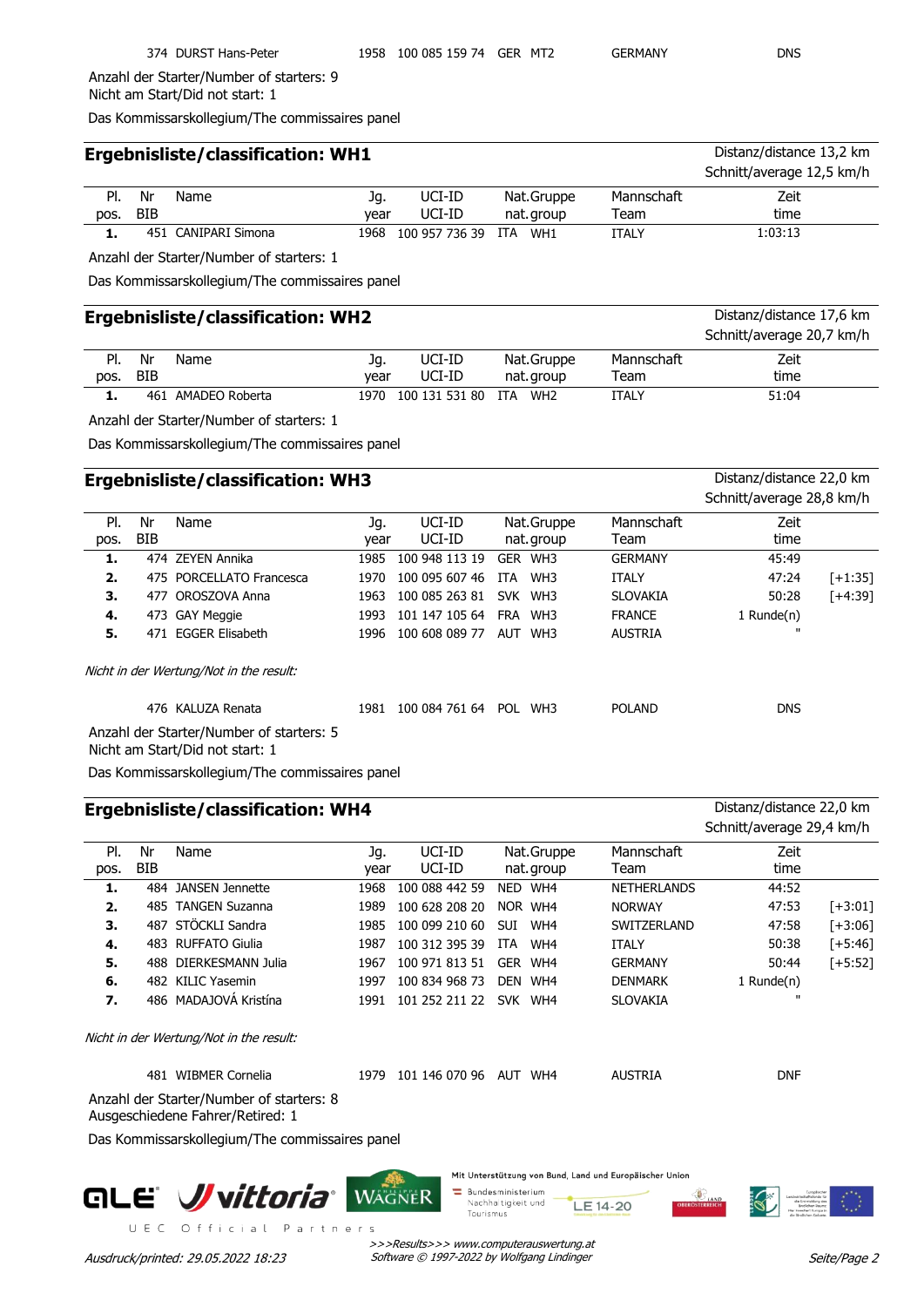## **Ergebnisliste/classification: WH5** Distanz/distance 22,0 km

Schnitt/average 30,3 km/h

|      |            |                        |      |                         |            |                    | $\sim$ |           |  |
|------|------------|------------------------|------|-------------------------|------------|--------------------|--------|-----------|--|
| PI.  | Nr         | Name                   | Jq.  | UCI-ID                  | Nat.Gruppe | Mannschaft         | Zeit   |           |  |
| pos. | <b>BIB</b> |                        | vear | UCI-ID                  | nat. group | Team               | time   |           |  |
|      |            | 493 HAENEN Chantal     | 1997 | 100 759 678 55 NED WH5  |            | <b>NETHERLANDS</b> | 43:37  |           |  |
| 2.   |            | 492 VITELARU Ana Maria |      | 1983 100 746 740 18 ITA | WH5        | <b>ITALY</b>       | 43:44  | $[-6:07]$ |  |
| з.   |            | 491 AERE Katia         | 1971 | 100 845 344 70 ITA WH5  |            | ITALY              | 46:03  | $[-2:26]$ |  |

Anzahl der Starter/Number of starters: 3

Das Kommissarskollegium/The commissaires panel

## **Ergebnisliste/classification: MH1** Distanz/distance 17,6 km

|      |     |                          |      |                |                         |                       | Schnitt/average 21,3 km/h |           |
|------|-----|--------------------------|------|----------------|-------------------------|-----------------------|---------------------------|-----------|
| PI.  | Nr  | Name                     | Jq.  | UCI-ID         | Nat.Gruppe              | Mannschaft            | Zeit                      |           |
| pos. | BIB |                          | vear | UCI-ID         | nat.group               | Team                  | time                      |           |
| 1.   |     | 503 HORDIES Maxime       | 1996 | 100 600 354 05 | MH1<br>BEL              | <b>BELGIUM</b>        | 49:41                     |           |
| 2.   |     | 505 CORNEGLIANI Fabrizio | 1969 | 100 084 534 31 | MH <sub>1</sub><br>ITA. | <b>ITALY</b>          | 49:55                     | $[-0:14]$ |
| з.   |     | 508 FRÜH Benjamin        | 1992 | 100 099 211 61 | <b>SUI</b><br>MH1       | SWITZERLAND           | 1 Runde $(n)$             |           |
| -4.  |     | 504 JAHODA Patrik        | 1993 | 100 095 576 15 | CZE<br>MH1              | <b>CZECH REPUBLIC</b> | $\mathbf{H}$              |           |
| 5.   |     | 509 TUOR Alain           | 1983 | 100 099 208 58 | MH1<br><b>SUT</b>       | SWITZERLAND           | $\mathbf{H}$              |           |
| 6.   |     | 506 MIKOLAJCZYK Rafal    | 1990 | 100 096 551 20 | <b>POL</b><br>MH1       | <b>POLAND</b>         | $\mathbf{H}$              |           |
| 7.   |     | 502 HOFER Daniel         | 1986 | 100 773 347 47 | MH1<br>AUT              | <b>AUSTRIA</b>        | $\mathbf{u}$              |           |

Anzahl der Starter/Number of starters: 7

Das Kommissarskollegium/The commissaires panel

# **Ergebnisliste/classification: MH2** Distanz/distance 22,0 km

|      |     |                                                   |      |                |            |                     |                 | Schnitt/average 30,7 km/h |           |
|------|-----|---------------------------------------------------|------|----------------|------------|---------------------|-----------------|---------------------------|-----------|
| PI.  | Nr  | Name                                              | Jq.  | UCI-ID         |            | Nat.Gruppe          | Mannschaft      | Zeit                      |           |
| pos. | BIB |                                                   | year | UCI-ID         |            | nat.group           | Team            | time                      |           |
| 1.   |     | 528 GARROTE MUÑOZ Sergio                          | 1979 | 100 112 238 90 | <b>ESP</b> | MH <sub>2</sub>     | <b>SPAIN</b>    | 43:01                     |           |
| 2.   |     | 522 JOUANNY Florian                               | 1992 | 100 259 013 07 | FRA        | MH <sub>2</sub>     | <b>FRANCE</b>   | 43:24                     | $[-6:23]$ |
| 3.   |     | 529 SCHEICHL Manuel                               | 1981 | 100 135 426 95 | GER        | MH <sub>2</sub>     | <b>GERMANY</b>  | 1 Runde(n)                |           |
| 4.   |     | 523 MARCHAL Christophe                            | 1966 | 100 118 554 04 |            | FRA MH <sub>2</sub> | <b>FRANCE</b>   | $\mathbf{u}$              |           |
| 5.   |     | 521 SCHATTAUER Wolfgang                           | 1959 | 100 084 698 01 | <b>AUT</b> | MH <sub>2</sub>     | <b>AUSTRIA</b>  | $\mathbf{u}$              |           |
| 6.   |     | 526 ZYLINSKI Michal                               | 1987 | 100 771 868 23 |            | POL MH <sub>2</sub> | <b>POLAND</b>   | $\mathbf{u}$              |           |
| 7.   |     | 527 COREJ Jozef                                   | 1997 | 101 134 907 88 |            | SVK MH <sub>2</sub> | <b>SLOVAKIA</b> | 2 Runde(n)                |           |
|      |     | Nicht in der Wertung/Not in the result:           |      |                |            |                     |                 |                           |           |
|      |     | 525 KOMOROWSKI Hubert                             | 1988 | 101 160 719 01 | POL        | MH <sub>2</sub>     | <b>POLAND</b>   | <b>DNS</b>                |           |
|      |     | Antonio del Gregore del Millon de contente del 17 |      |                |            |                     |                 |                           |           |

Anzahl der Starter/Number of starters: 7 Nicht am Start/Did not start: 1

Das Kommissarskollegium/The commissaires panel

# **Ergebnisliste/classification: MH3** Distanz/distance 44,0 km

|      |            |                          |      |                |            |                 |                | Schnitt/average 33,2 km/h |            |
|------|------------|--------------------------|------|----------------|------------|-----------------|----------------|---------------------------|------------|
| PI.  | Nr         | Name                     | Jq.  | UCI-ID         |            | Nat.Gruppe      | Mannschaft     | Zeit                      |            |
| pos. | <b>BIB</b> |                          | year | UCI-ID         |            | nat. group      | Team           | time                      |            |
| 1.   |            | 618 PINI Martino         | 1992 | 100 143 971 07 | <b>ITA</b> | MH <sub>3</sub> | <b>ITALY</b>   | 1:19:29                   |            |
| 2.   | 627        | GARCIA-MARQUINA CASCALLA | 1979 | 100 112 239 91 | <b>ESP</b> | MH <sub>3</sub> | <b>SPAIN</b>   | 1:20:15                   | $[-10:46]$ |
| 3.   |            | 619 TESTA Mirko          | 1997 | 100 906 317 30 | ITA.       | MH <sub>3</sub> | <b>ITALY</b>   | 1:21:33                   | $[-2:04]$  |
| 4.   | 617        | <b>MESTRONI Federico</b> | 1980 | 100 151 521 88 | ITA.       | MH <sub>3</sub> | <b>ITALY</b>   | 1:21:54                   | $[-2:25]$  |
| 5.   |            | 611 MERKLEIN Vico        | 1977 | 100 085 196 14 |            | GER MH3         | <b>GERMANY</b> | 1:21:59                   | $[-2:30]$  |
| 6.   |            | 616 CORTINI Davide       | 1977 | 100 559 615 06 | <b>ITA</b> | MH <sub>3</sub> | <b>ITALY</b>   | 1:22:05                   | $[-2:36]$  |
| 7.   |            | 628 FREI Heinz           | 1958 | 100 085 377 01 | <b>SUI</b> | MH <sub>3</sub> | SWITZERLAND    | 1:22:06                   | $[-2:37]$  |
| 8.   | 607        | <b>NARCE ludovic</b>     | 1968 | 100 085 122 37 | <b>FRA</b> | MH3             | <b>FRANCE</b>  | 1:22:35                   | $[-13:06]$ |
| 9.   |            | 614 SLEVIN Declan        | 1969 | 100 096 543 12 | IRL        | MH <sub>3</sub> | <b>IRELAND</b> | 1:22:45                   | $[-13:16]$ |
| 10.  |            | 622 SZUMIEC Rafal        | 1983 | 100 097 451 47 | <b>POL</b> | MH <sub>3</sub> | <b>POLAND</b>  | 1:22:48                   | $[-13:19]$ |
|      |            |                          |      |                |            |                 |                |                           |            |



UEC Official Partners

Mit Unterstützung von Bund, Land und Europäischer Union

 $\equiv$  Bundesministerium Nachhaltigkeit und LE 14-20 Tourismus

>>>Results>>> www.computerauswertung.at Ausdruck/printed: 29.05.2022 18:23 Software © 1997-2022 by Wolfgang Lindinger